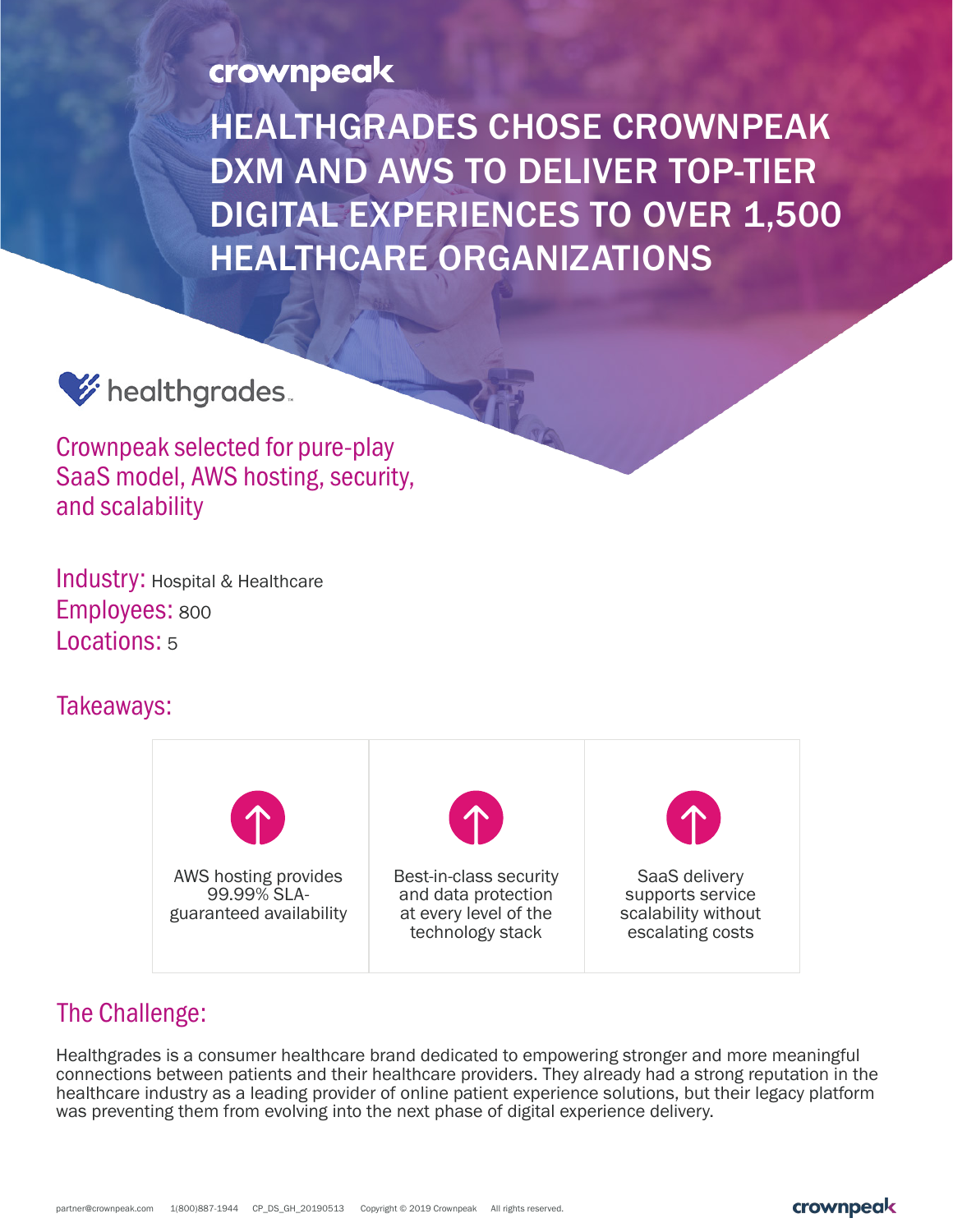They sought a technology partner to provide enhanced CMS capabilities for their Consumer Experience Platform and to future-proof its delivery. In addition, because of Healthgrades' involvement in helping top healthcare brands manage sensitive online customer data, security was paramount. They needed a solution that met the stringent privacy and security requirements of the healthcare sector and that had been vetted by other companies operating in highly regulated industries.

# The Solution:

After evaluating several different partnership options, Healthgrades chose Crownpeak because of its SaaS model, industry-leading managed AWS service, security certifications, and scalability.

Using Crownpeak Digital Experience Management (DXM) in conjunction with Crownpeak's managed AWS hosting solution, Healthgrades relaunched the web content management component of their Consumer Experience Platform. The new platform enables hospitals to manage websites, launch landing pages, micro sites, and mobiles sites, and deploy personalized web experiences with no coding required.

> *"There were several differentiators that drew us to Crownpeak, including their existing customer base made up of leading financial Fortune 500 companies. But most of all, we were impressed by their status as an Amazon Web Services Advanced Technology Partner" -Sean Brasher, Sr Director Web Technology*

Also important to Healthgrades was Crownpeak's native SaaS heritage, which meant they'd always be on the latest version of software, with access to new features as soon as they became available and no service downtime for their client organizations.

Powered by AWS, Crownpeak's advanced CMS capabilities, SaaS model, and best-in-class security, Healthgrades' Consumer Experience Platform supports leading healthcare brands to deliver highperforming multichannel websites, deliver extraordinary customer experiences, and build patient loyalty.

In addition to leveraging Crownpeak DXM to provision their client services, Healthgrades recently migrated their own corporate website to Crownpeak DXM.

# The Benefits:

#### Unparalleled Security

Healthgrades operate in a highly regulated sector, with data governed by HIPAA (Health Insurance Portability and Accountability Act). It was critical that the solution provide robust protection for their clients' sensitive customer data and business-critical operations.

Crownpeak's DXM platform meets the highest industry standards for the security and regulatory compliance, and system and data security protections are applied at all layers of the technology stack. Crownpeak have built their reputation on security and maintain a comprehensive bank of audits and certifications, making them a preferred provider for companies in regulated industries, a key consideration in Healthgrades' vendor selection process.